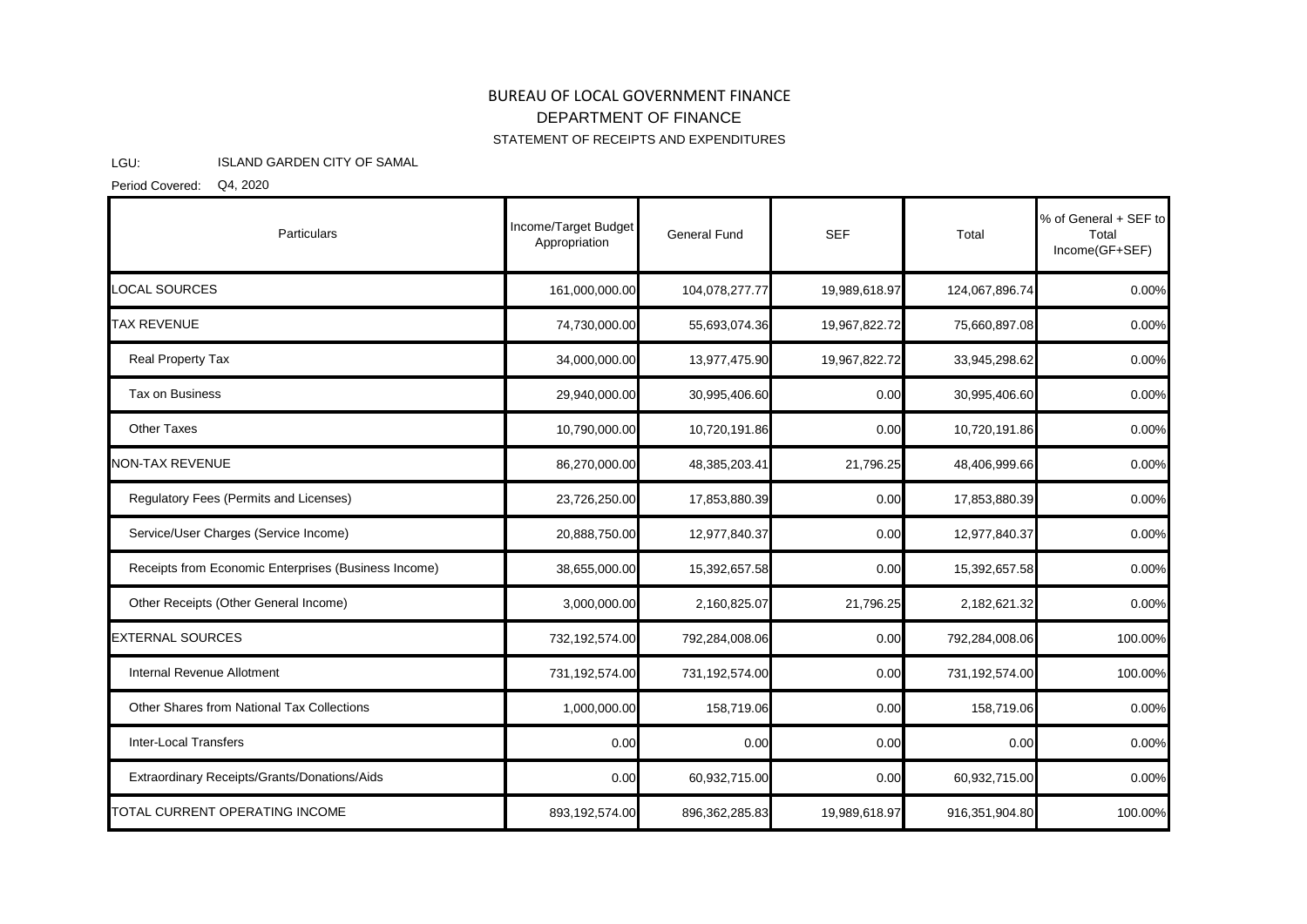| ADD: SUPPLEMENTAL BUDGET (UNAPPROPRIATED SURPLUS)<br>FOR CURRENT OPERATING EXPENDITURES | 184,827,997.50   | 0.00             | 0.00          | 0.00             |          |
|-----------------------------------------------------------------------------------------|------------------|------------------|---------------|------------------|----------|
| TOTAL AVAILABLE FOR CURRENT OPERATING EXPENDITURES                                      | 1,078,020,571.50 | 896, 362, 285.83 | 19,989,618.97 | 916,351,904.80   | 100.00%  |
| LESS: CURRENT OPERATING EXPENDITURES (PS + MOOE + FE)                                   |                  |                  |               |                  |          |
| <b>General Public Services</b>                                                          | 379,549,497.96   | 335,411,393.88   | 0.00          | 335,411,393.88   | 49.82%   |
| Education, Culture & Sports/Manpower Development                                        | 1,156,016.40     | 0.00             | 625,206.75    | 625,206.75       | 0.09%    |
| Health, Nutrition & Population Control                                                  | 192,040,945.63   | 160,186,869.95   | 0.00          | 160,186,869.95   | 23.80%   |
| Labor and Employment                                                                    | 0.00             | 0.00             | 0.00          | 0.00             | 0.00%    |
| Housing and Community Development                                                       | 0.00             | 0.00             | 0.00          | 0.00             | 0.00%    |
| Social Services and Social Welfare                                                      | 51,812,399.37    | 35,954,438.90    | 0.00          | 35,954,438.90    | 5.34%    |
| <b>Economic Services</b>                                                                | 161, 115, 772.07 | 133,522,362.10   | 0.00          | 133,522,362.10   | 19.84%   |
| Debt Service (FE) (Interest Expense & Other Charges)                                    | 14,612,284.94    | 7,479,213.40     | 0.00          | 7,479,213.40     | 1.11%    |
| TOTAL CURRENT OPERATING EXPENDITURES                                                    | 800,286,916.37   | 672,554,278.23   | 625,206.75    | 673,179,484.98   | 100.00%  |
| NET OPERATING INCOME/(LOSS) FROM CURRENT OPERATIONS                                     | 277,733,655.13   | 223,808,007.60   | 19,364,412.22 | 243, 172, 419.82 | $-0.00%$ |
| ADD: NON-INCOME RECEIPTS                                                                |                  |                  |               |                  |          |
| CAPITAL/INVESTMENT RECEIPTS                                                             | 0.00             | 0.00             | 0.00          | 0.00             | 0.00%    |
| Proceeds from Sale of Assets                                                            | 0.00             | 0.00             | 0.00          | 0.00             | 0.00%    |
| Proceeds from Sale of Debt Securities of Other Entities                                 | 0.00             | 0.00             | 0.00          | 0.00             | 0.00%    |
| <b>Collection of Loans Receivables</b>                                                  | 0.00             | 0.00             | 0.00          | 0.00             | 0.00%    |
| RECEIPTS FROM LOANS AND BORROWINGS (Payable)                                            | 0.00             | 76,529,628.20    | 0.00          | 76,529,628.20    | 100.00%  |
| Acquisition of Loans                                                                    | 0.00             | 76,529,628.20    | 0.00          | 76,529,628.20    | 100.00%  |
| <b>Issuance of Bonds</b>                                                                | 0.00             | 0.00             | 0.00          | 0.00             | 0.00%    |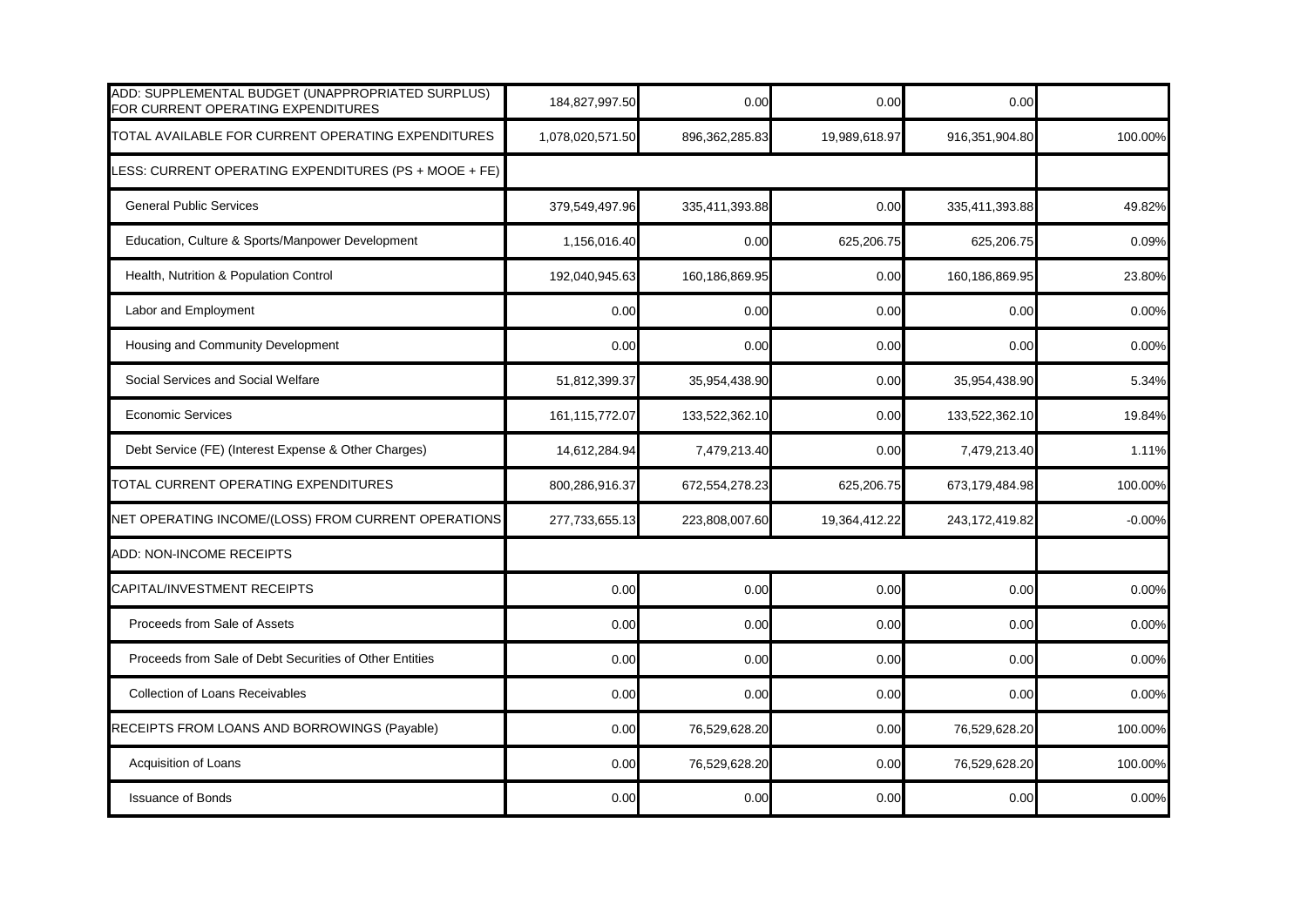| OTHER NON-INCOME RECEIPTS                                                    | 0.00           | 30,322,344.07    | 0.00          | 30,322,344.07     |         |
|------------------------------------------------------------------------------|----------------|------------------|---------------|-------------------|---------|
| TOTAL NON-INCOME RECEIPTS                                                    | 0.00           | 106,851,972.27   | 0.00          | 106,851,972.27    | 100.00% |
| ADD: SUPPLEMENTAL BUDGET FOR CAPITAL OUTLAY                                  | 67,768,554.50  | 0.00             | 0.00          | 0.00              |         |
| TOTAL AMOUNT AVAILABLE FOR CAPITAL EXPENDITURES                              | 67,768,554.50  | 106,851,972.27   | 0.00          | 106,851,972.27    | 100.00% |
| LESS: NON-OPERATING EXPENDITURES                                             |                |                  |               |                   |         |
| CAPITAL/INVESTMENT EXPENDITURES                                              | 205,462,579.54 | 68,393,370.49    | 2,958,674.50  | 71,352,044.99     | 100.00% |
| Purchase/Construct of Property Plant and Equipment<br>Assets/Capital Outlay) | 205,462,579.54 | 68,393,370.49    | 2,958,674.50  | 71,352,044.99     | 100.00% |
| Purchase of Debt Securities of Other Entities (Investment Outlay)            | 0.00           | 0.00             | 0.00          | 0.00              | 0.00%   |
| Grant/Make Loan to Other Entities (Investment Outlay)                        | 0.00           | 0.00             | 0.00          | 0.00              | 0.00%   |
| DEBT SERVICE (Principal Cost)                                                | 23,720,045.02  | 21,876,212.51    | 0.00          | 21,876,212.51     | 100.00% |
| Payment of Loan Amortization                                                 | 23,720,045.02  | 21,876,212.51    | 0.00          | 21,876,212.51     | 100.00% |
| Retirement/Redemption of Bonds/Debt Securities                               | 0.00           | 0.00             | 0.00          | 0.00              | 0.00%   |
| OTHER NON-OPERATING EXPENDITURES                                             | 0.00           | 10,211,768.84    | 0.00          | 10,211,768.84     |         |
| TOTAL NON-OPERATING EXPENDITURES                                             | 229,182,624.56 | 100,481,351.84   | 2,958,674.50  | 103,440,026.34    |         |
| NET INCREASE/(DECREASE) IN FUNDS                                             | 116,319,585.07 | 230, 178, 628.03 | 16,405,737.72 | 246,584,365.75    |         |
| ADD: CASH BALANCE, BEGINNING                                                 | 405,353,721.94 | 377,695,360.65   | 27,658,361.29 | 405,353,721.94    |         |
| <b>FUND/CASH AVAILABLE</b>                                                   | 521,673,307.01 | 607,873,988.68   | 44,064,099.01 | 651,938,087.69    |         |
| Less: Payment of Prior Year/s Accounts Payable                               | 112,270,809.64 | 102,437,830.35   | 9,832,979.29  | 112,270,809.64    |         |
| CONTINUING APPROPRIATION                                                     | 461,064,220.05 | 97,671,471.06    | 831,421.81    | 98,502,892.87     |         |
| ADD: ADVANCE PAYMENT FOR RPT                                                 | 0.00           | 0.00             | 0.00          | 0.00              |         |
| <b>FUND/CASH BALANCE, END</b>                                                | -51,661,722.68 | 407,764,687.27   | 33,399,697.91 | 441, 164, 385. 18 | 0.00%   |